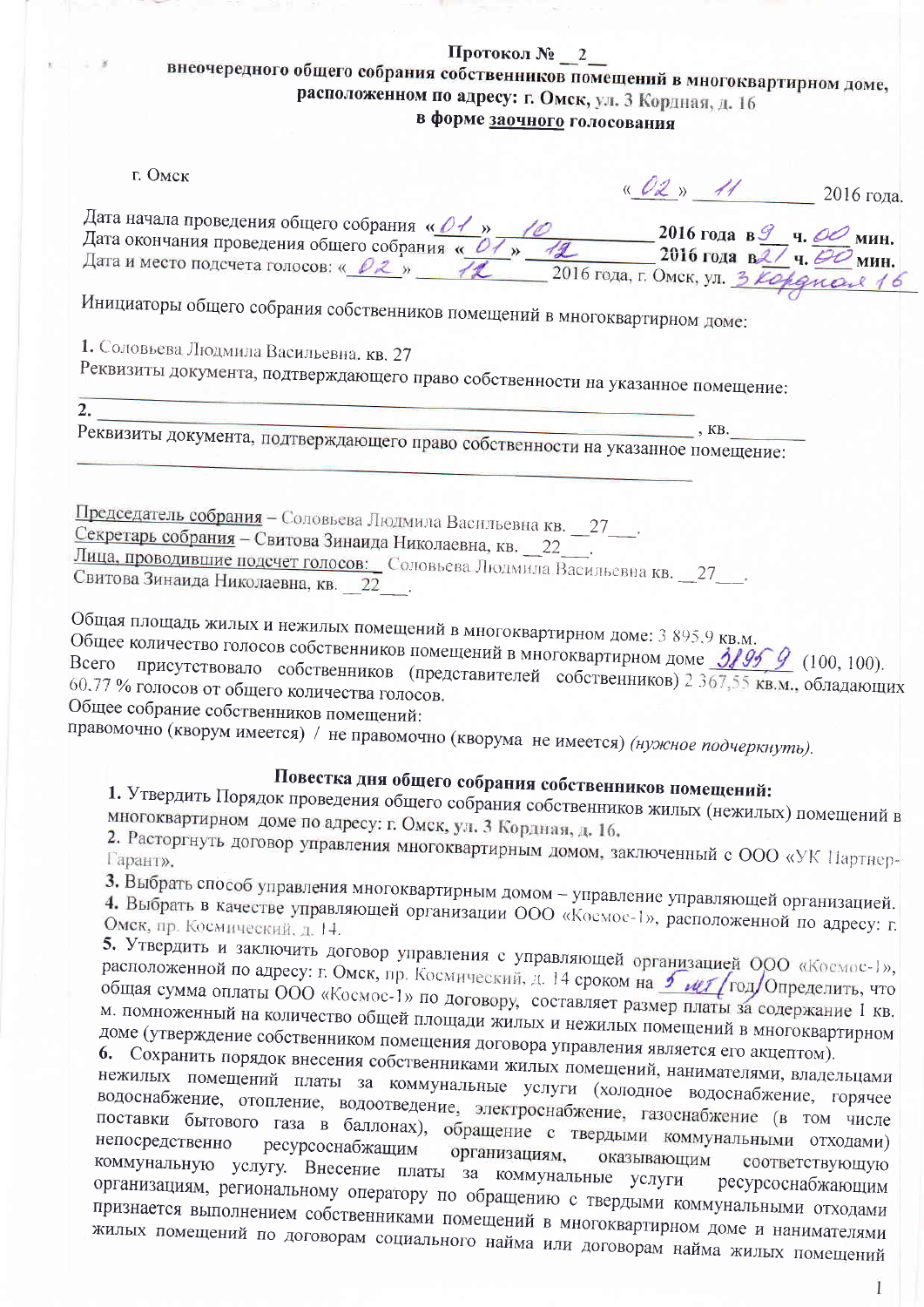государственного либо муниципального жилищного фонда в данном доме своих обязательств по внесению платы за коммунальные услуги перед ООО «Космос-1». Коммунальные услуги предоставляются потребителям ресурсоснабжающими организациями, региональным оператором по обращению с твердыми коммунальными отходами на основании соответствующих договорных отношений, сложившихся до даты заключения договора управления многоквартирным домом с ООО «Космос-1».

7. Выбрать в качестве уполномоченного собственниками лицо Соловьеву Людмилу Васильевну по договору управления проживающее по адресу: г. Омск, ул. 3 Кордная д. 16 кв. 27, имеющее паспорт: сроком на *блит* / год с предоставлением ему следующих полномочий: подписание утвержденного общим собранием договора многоквартирным домом от имени собственников и за их счет, внесение в него дополнений и управления изменений, подписание актов, в том числе выполненных работ и оказанных услуг, с правом привлечения к приемке работ и услуг, контролировать исполнение обязательств управляющей организацией, утверждать план текущего ремонта, изменения в план текущего ремонта и отчеты об исполнении плана текущего ремонта.

8. Утвердить предоставление согласия собственников помещений ООО «Космос-1» осуществлять обработку персональных данных, включая сбор, систематизацию, накопление, хранение, уточнение (обновление, изменение), использование, распространение (в том числе передачу представителю для взыскания обязательных платежей в судебном порядке, специализированной организации для ведения начислений), обезличивание, блокирование, уничтожение персональных данных.

9. Распределить объем коммунальной услуги в размере превышения объема коммунальной услуги, предоставленной на общедомовые нужды, определенного исходя из показаний коллективного (общедомового) прибора учета, над объемом, рассчитанным исходя из нормативов потребления коммунальной услуги, предоставленной на общедомовые нужды, между всеми жилыми и нежилыми помещениями пропорционально размеру общей площади каждого жилого и нежилого

10. Утвердить предоставление собственниками помещений МКД для исполнения договорных обязательств ООО «Космос-1» следующие персональные данные: фамилия, имя, отчество, год, месяц, дата и место рождения, адрес, семейное, сведения о наличии льгот, сведения о зарегистрированном в МКД праве собственности на жилое помещение, сведения о проживающих в помещении лицах и иные данные, необходимые для реализации договоров в части начисления платежей.

11. Утвердить место хранения протоколов и других документов общих собраний - офис ООО

#### ПРИНЯТЫЕ РЕШЕНИЯ:

1. Утвердить Порядок проведения общего собрания собственников жилых (нежилых) помещений в многоквартирном доме по адресу: г. Омск, ул. 3 Кордная, дом 16.

### РЕШИЛИ (ПОСТАНОВИЛИ):

Утвердить Порядок проведения общего собрания собственников жилых (нежилых) помещений в многоквартирном доме по адресу: г. Омск, ул. 3 Кордная, дом 16.  $\alpha$ 3A<sub>3</sub>  $236755$  $\alpha$ 

| $\cdots$<br>$\mathbb{L}^{2307,33}$ , «IIPUTIIB»<br>68,6 | «ВОЗДЕРЖАЛИСЬ»       |
|---------------------------------------------------------|----------------------|
| Решение по вопросу повестки дня                         | 99,91                |
|                                                         | принято / не принято |

2. Расторгнуть договор управления многоквартирным домом, заключенный с ООО «УК Партнер-

## РЕШИЛИ (ПОСТАНОВИЛИ):

Расторгнуть договор управления многоквартирным домом, заключенный с ООО «УК Партнер-

«ЗА» \_2367,55 \_\_\_\_\_, «ПРОТИВ» \_\_\_68,6 \_\_\_\_, «ВОЗДЕРЖАЛИСЬ» \_0 Решение по вопросу повестки дня

 $\frac{0}{0}$ 

99.91 принято / не принято

 $\overline{2}$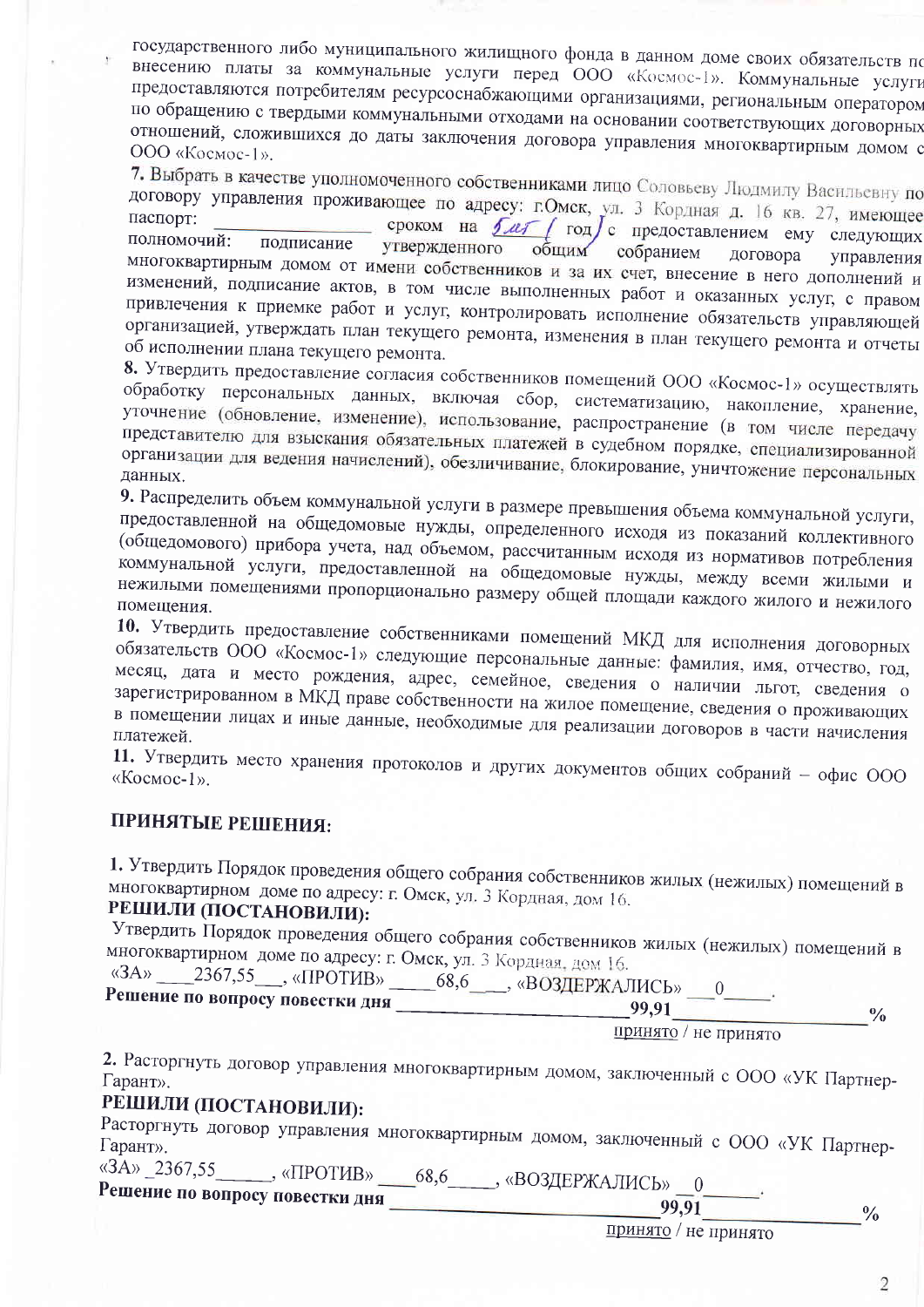3. Выбрать способ управления многоквартирным домом - управление управляющей организацией. РЕШИЛИ (ПОСТАНОВИЛИ):

Выбрать способ управления многоквартирным домом - управление управляющей организацией.

| $\langle \langle 3A \rangle \rangle$<br>230/35<br>«ПРОТИВ»<br>68.6 | , «ВОЗДЕРЖАЛИСЬ»     |  |
|--------------------------------------------------------------------|----------------------|--|
| Решение по вопросу повестки дня                                    | 99,91                |  |
|                                                                    | принято / не принято |  |

4. Выбрать в качестве управляющей организации ООО «Космос-1», расположенной по адресу: г. Омск, пр. Космический. д. 14.

#### РЕШИЛИ (ПОСТАНОВИЛИ):

Выбрать в качестве управляющей организации ООО «Космос-1», расположенной по адресу: г. Омск, пр. Космический. д. 14.  $\mathbf{A}$  $226756$ 

| <b><i>«SA»</i></b><br>-2367.35<br>«ПРОТИВ» | 68.6<br>, «ВОЗДЕРЖАЛИСЬ» |  |
|--------------------------------------------|--------------------------|--|
| Решение по вопросу повестки дня            | 99,91                    |  |
|                                            | принято / не принято     |  |

5. Утвердить и заключить договор управления с управляющей организацией ООО «Космос-1», расположенной по адресу: г. Омск, пр. Космический д. 14 сроком на под. Определить, что общая сумма оплаты ООО «Космос-1» по договору, составляет размер платы за содержание 1 кв. м. помноженный на количество общей площади жилых и нежилых помещений в многоквартирном доме (утверждение собственником помещения договора управления является его акцептом). РЕШИЛИ (ПОСТАНОВИЛИ):

Утвердить и заключить договор управления с управляющей организацией ООО «Космос-1», расположенной по адресу: г. Омск, пр. Космический д. 14 сроком на под. Определить, что общая сумма оплаты ООО «Космос-1» по договору, составляет размер платы за содержание 1 кв. м. помноженный на количество общей площади жилых и нежилых помещений в многоквартирном доме (утверждение собственником помещения договора управления является его акцептом).  $\langle \langle 3A \rangle \rangle$ 

2367,55 «ПРОТИВ» 68,6 «ВОЗДЕРЖАЛИСЬ» 0. Решение по вопросу повестки дня \_\_\_\_\_\_\_\_\_\_\_99,91  $\frac{0}{0}$ 

принято / не принято

6. Сохранить порядок внесения собственниками жилых помещений, нанимателями, владельцами нежилых помещений платы за коммунальные услуги (холодное водоснабжение, горячее водоснабжение, отопление, водоотведение, электроснабжение, газоснабжение (в том числе поставки бытового газа в баллонах), обращение с твердыми коммунальными отходами) непосредственно ресурсоснабжащим организациям, оказывающим соответствующую коммунальную услугу. Внесение платы за коммунальные услуги ресурсоснабжающим организациям, региональному оператору по обращению с твердыми коммунальными отходами признается выполнением собственниками помещений в многоквартирном доме и нанимателями жилых помещений по договорам социального найма или договорам найма жилых помещений государственного либо муниципального жилищного фонда в данном доме своих обязательств по внесению платы за коммунальные услуги перед ООО «Космос-1». Коммунальные услуги предоставляются потребителям ресурсоснабжающими организациями, региональным оператором по обращению с твердыми коммунальными отходами на основании соответствующих договорных отношений, сложившихся до даты заключения договора управления многоквартирным домом с ООО «Космос-1».

#### РЕШИЛИ (ПОСТАНОВИЛИ):

Сохранить порядок внесения собственниками жилых помещений, нанимателями, владельцами нежилых помещений платы за коммунальные услуги (холодное водоснабжение, горячее водоснабжение, отопление, водоотведение, электроснабжение, газоснабжение (в том числе поставки бытового газа в баллонах), обращение с твердыми коммунальными отходами) непосредственно ресурсоснабжащим организациям, оказывающим соответствующую коммунальную услугу. Внесение платы за коммунальные услуги ресурсоснабжающим организациям, региональному оператору по обращению с твердыми коммунальными отходами признается выполнением собственниками помещений в многоквартирном доме и нанимателями жилых помещений по договорам социального найма или договорам найма жилых помещений государственного либо муниципального жилищного фонда в данном доме своих обязательств по

 $\overline{3}$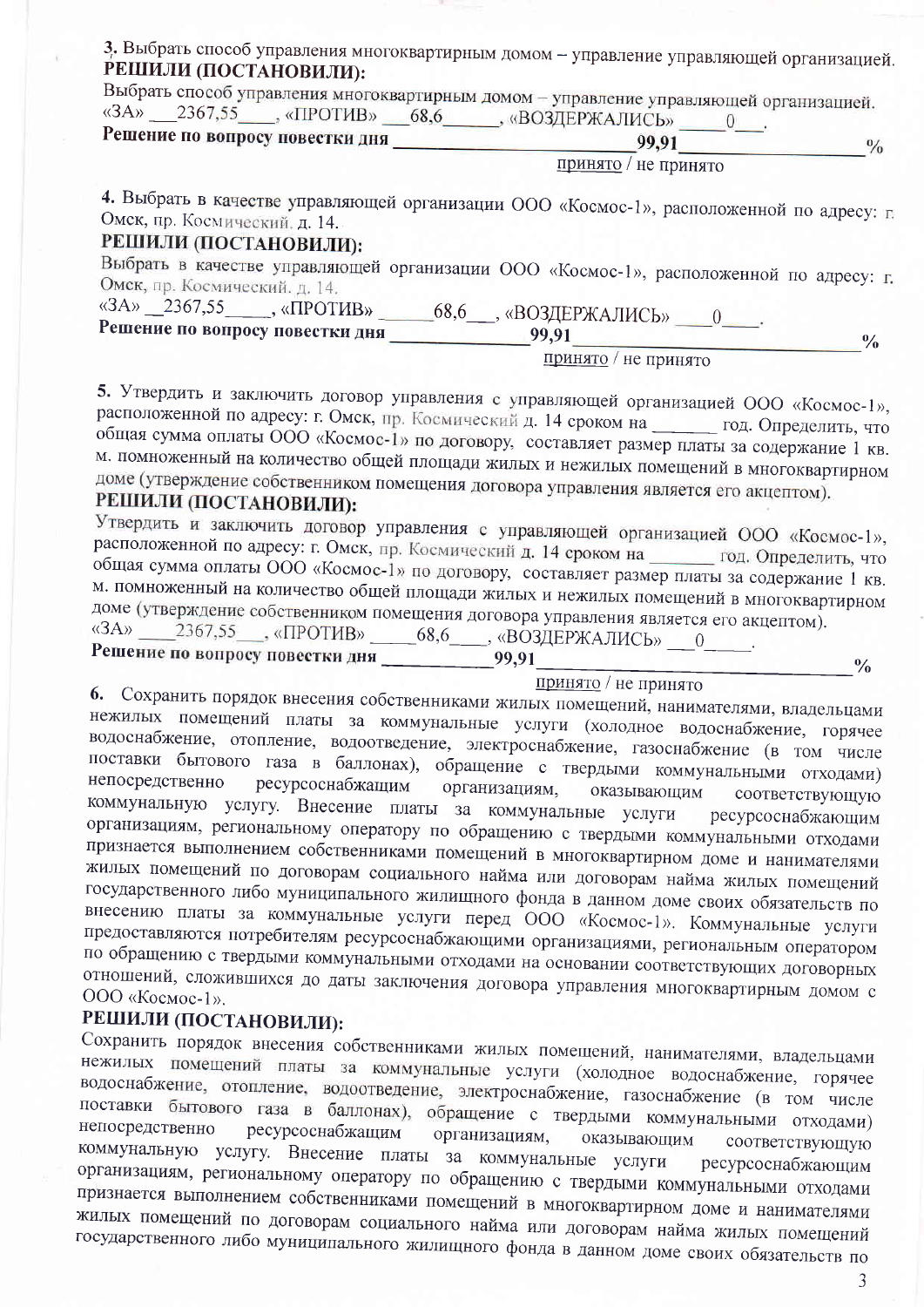внесению платы за коммунальные услуги перед ООО «Космос-1». Коммунальные услуги предоставляются потребителям ресурсоснабжающими организациями, региональным оператором по обращению с твердыми коммунальными отходами на основании соответствующих договорных отношений, сложившихся до даты заключения договора управления многоквартирным домом с

«ЗА» \_\_2367,55 \_\_\_, «ПРОТИВ» \_\_\_68,6 \_\_\_, «ВОЗДЕРЖАЛИСЬ» \_\_\_ 0 \_\_.  $\frac{0}{0}$ принято / не принято

7. Выбрать в качестве уполномоченного собственниками лицо Соловьеву Людмилу Васильевну по договору управления проживающее по адресу: г. Омск, ул. 3 Кордная, д. 16 кв. 27, имеющее сроком на под с предоставлением ему следующих полномочий: подписание утвержденного общим собранием многоквартирным домом от имени собственников и за их счет, внесение в него дополнений и изменений, подписание актов, в том числе выполненных работ и оказанных услуг, с правом привлечения к приемке работ и услуг, контролировать исполнение обязательств управляющей организацией, актировать факты предоставления ею услуг или выполнения работ, утверждать план текущего ремонта, изменения в план текущего ремонта и отчеты об исполнении плана

## РЕШИЛИ (ПОСТАНОВИЛИ):

Выбрать в качестве уполномоченного собственниками лицо Соловьеву Людмилу Васильевну по договору управления проживающее по адресу: г. Омск, ул. 3 Кордная д. 16 кв. 27, имеющее сроком на под с предоставлением ему следующих полномочий: подписание утвержденного общим собранием многоквартирным домом от имени собственников и за их счет, внесение в него дополнений и изменений, подписание актов, в том числе выполненных работ и оказанных услуг, с правом привлечения к приемке работ и услуг, контролировать исполнение обязательств управляющей организацией, актировать факты предоставления ею услуг или выполнения работ, утверждать план текущего ремонта, изменения в план текущего ремонта и отчеты об исполнении плана текущего ремонта. «3A»  $2367,55$  «IIPOTMB» 68,6 «ВОЗДЕРЖАЛИСЬ» 0

принято / не принято

8. Утвердить предоставление согласия собственников помещений ООО «Космос-1» осуществлять обработку персональных данных, включая сбор, систематизацию, накопление, хранение, уточнение (обновление, изменение), использование, распространение (в том числе передачу представителю для взыскания обязательных платежей в судебном порядке, специализированной организации для ведения начислений), обезличивание, блокирование, уничтожение персональных

## РЕШИЛИ (ПОСТАНОВИЛИ):

Утвердить предоставление согласия собственников помещений ООО «Космос-1» осуществлять обработку персональных данных, включая сбор, систематизацию, накопление, хранение, уточнение (обновление, изменение), использование, распространение (в том числе передачу представителю для взыскания обязательных платежей в судебном порядке, специализированной организации для ведения начислений), обезличивание, блокирование, уничтожение персональных

«ЗА» \_\_\_\_2367,55 \_\_\_, «ПРОТИВ» \_\_\_\_\_68,6 \_\_\_\_, «ВОЗДЕРЖАЛИСЬ» \_\_\_ 0 \_\_\_.  $\frac{0}{0}$ принято / не принято

9. Распределить объем коммунальной услуги в размере превышения объема коммунальной услуги, предоставленной на общедомовые нужды, определенного исходя из показаний коллективного (общедомового) прибора учета, над объемом, рассчитанным исходя из нормативов потребления коммунальной услуги, предоставленной на общедомовые нужды, между всеми жилыми и нежилыми помещениями пропорционально размеру общей площади каждого жилого и нежилого помещения.

## РЕШИЛИ (ПОСТАНОВИЛИ):

 $\overline{4}$ 

 $\frac{0}{0}$